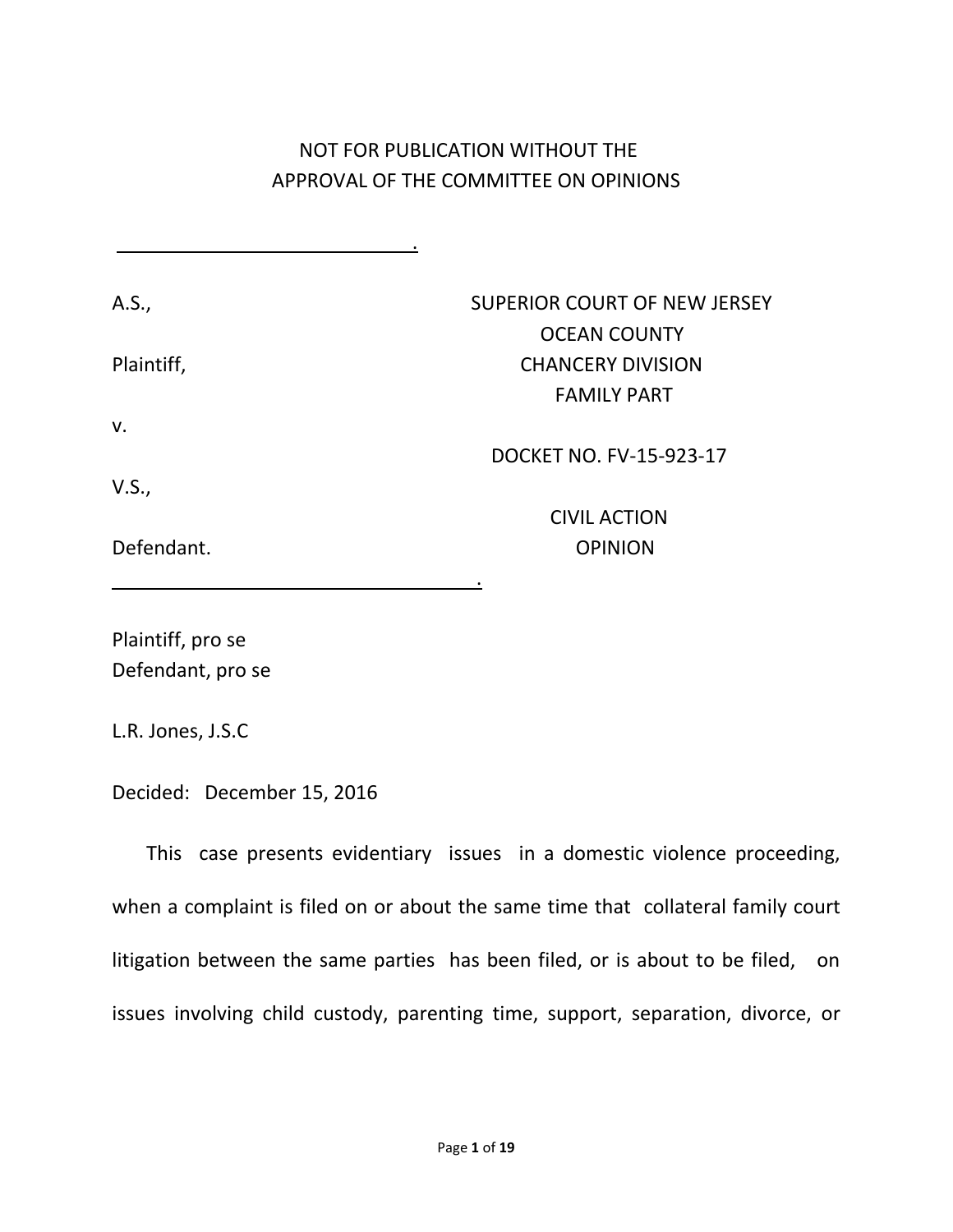other related issues. For the reasons set forth herein, the court holds the following:

 1) Under the "Murray" principle set forth in Murray v. Murray, 267 N.J. Super 406, 410 (App. Div. 1993), when a domestic violence complaint is filed on or about the same time as the commencement of other family court litigation, a court may appropriately consider, as potentially relevant, the proximity of the filings as relevant on issues of credibility, motivation, bias, and the possibility that a plaintiff filed the domestic violence application for the purpose of gaining a legal advantage on rulings regarding custody, support, or other similar issues. As an evidentiary matter, however, Murray does not create any inference or presumption that a domestic violence complaint filed at the same time as ongoing or anticipated companion family court litigation is not valid. Rather, while it is possible in a given case that a party has filed a domestic violence complaint to gain an advantage in other litigation, it may be equally plausible in a given case that as a direct result of such other litigation, defendant improperly committed domestic violence against plaintiff.

 2) Based upon the specific nature of domestic violence, a domestic violence complaint may be substantiated upon a party's testimonial evidence, without independently corroborating evidence such as eyewitnesses or videotapes;

 3) While a past history of domestic violence by defendant against plaintiff is a relevant consideration under. N.J.S.A. 2C:25-29(a) and Cesare v. Cesare, 154 N.J. 394 (1998), such history is not a mandatory requirement for a court to find, under the circumstances of a case, that both prongs of the two-part test in Silver v. Silver, 387 N.J. Super 112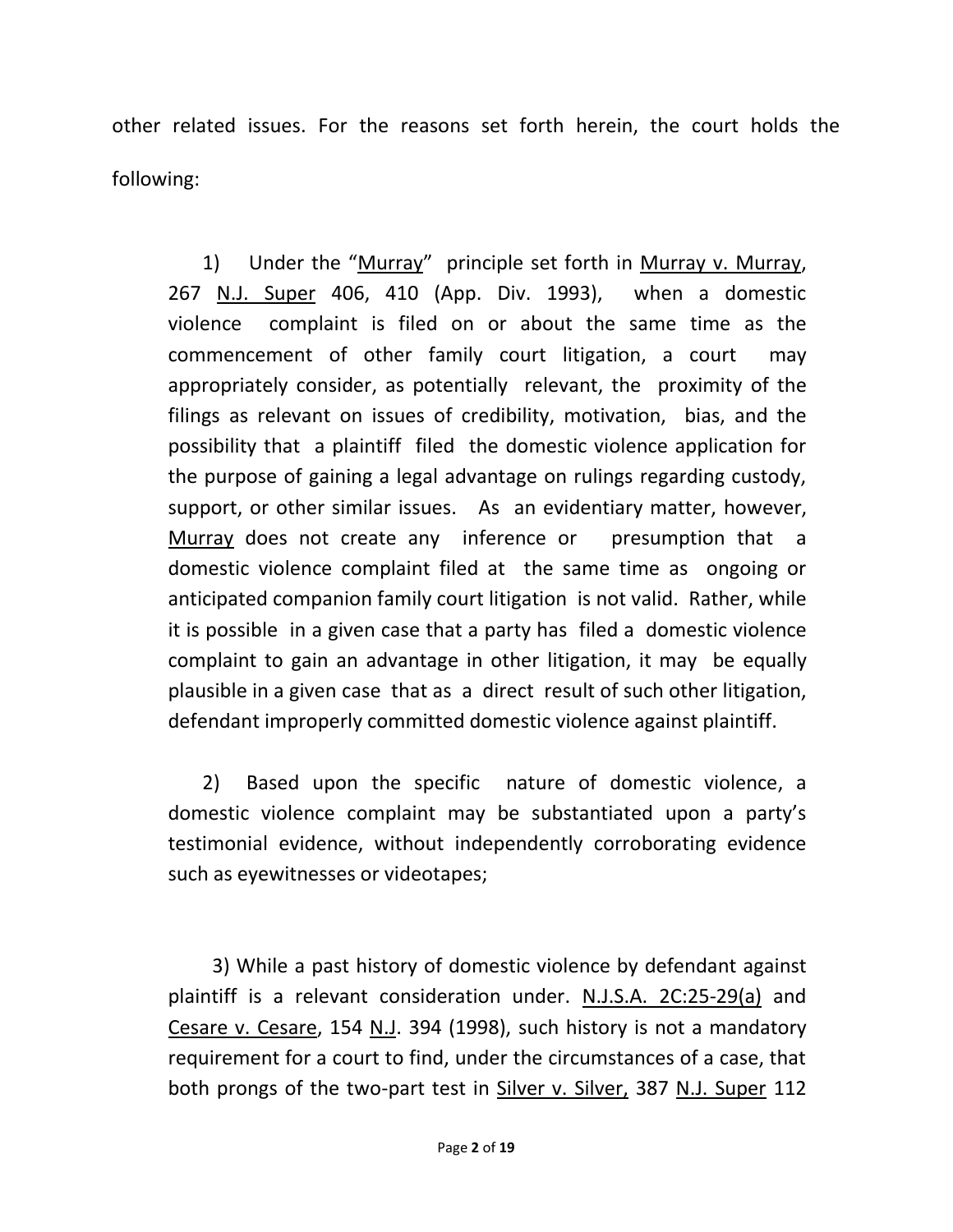(App. Div. 2006), have been satisfied by a preponderance of the evidence to warrant entry of a final restraining order.

### FACTUAL BACKGROUND

 Plaintiff-mother and defendant-father are estranged and separated parents of two minor children. On or about October 31, 2016, the parties appeared in family court under the domestic relations (FD) docket to address legal custody, residential custody, parenting time and support. The court entered an interim order and pending receipt of further information, carried the proceedings to December 14, 2016.

 On or about December 9, 2016, five days before the continuance of the FD proceedings, plaintiff filed a domestic violence complaint against defendant, asserting that defendant had, in the course of a domestic dispute and argument regarding the children, slapped her in the face. $1$  She proceeded to file a domestic violence complaint against defendant , in which she asserted her belief that he "is not going to stop harassing her." The court granted plaintiff a temporary restraining order, and set a final hearing for December 15, 2016. In view of the December 15th FV proceedings, the court cancelled and adjourned the

l

 $^1$ . Plaintiff also asserted that defendant recently sent her harassing text messages which caused her emotional harm. The alleged slap, however, is the act which is most central to the disposition of this matter.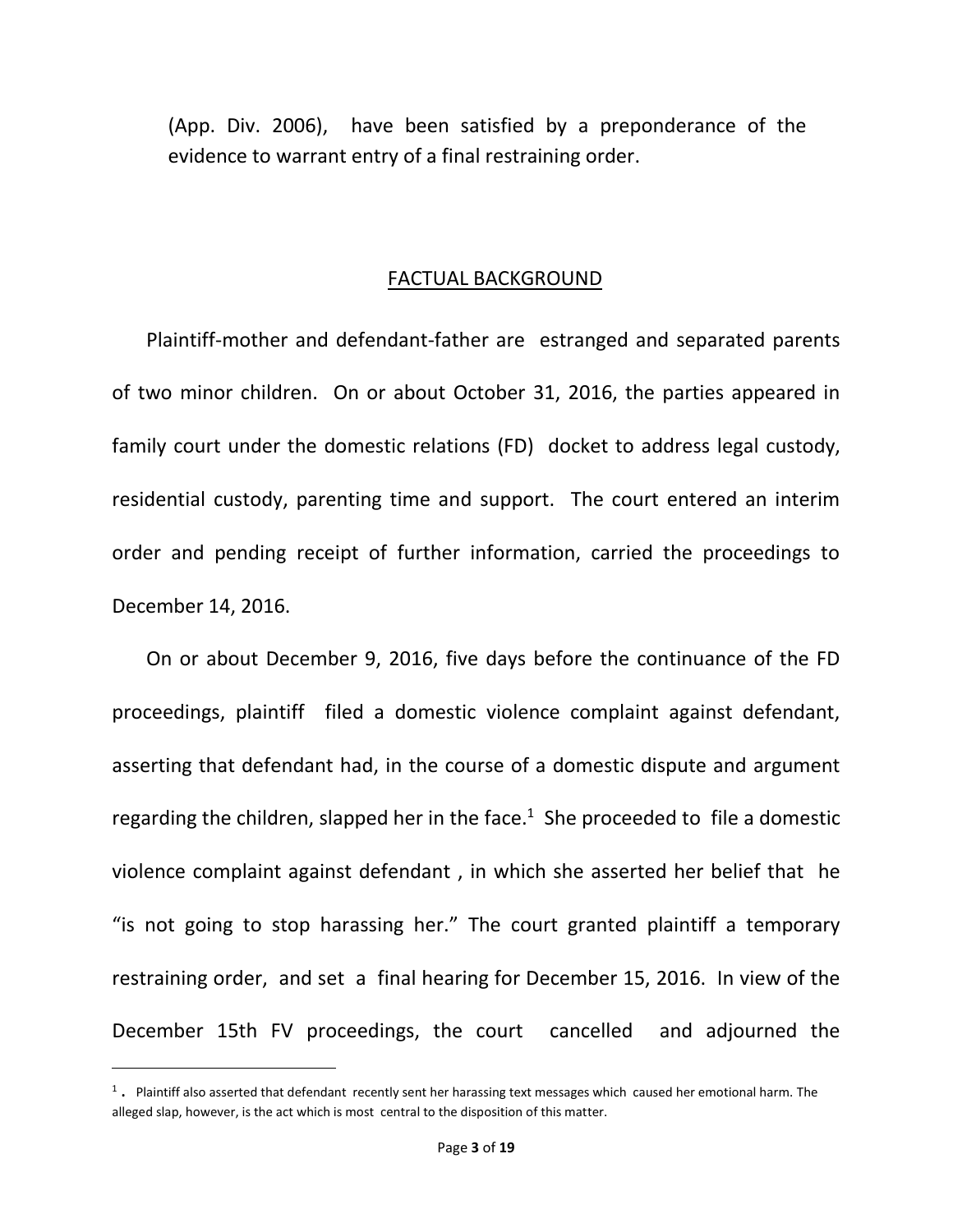previously scheduled FD proceedings of December 14<sup>th</sup>, pending disposition of the FV matter.

 On December 15, 2016, the parties appeared in court for a domestic violence final hearing. During these proceedings, the court took testimony from both parties regarding their version of events, Plaintiff described defendant slapping her in the face in her home, with defendant essentially denying same.

 As is common with many domestic violence case, the matter involved a "plaintiff said vs. defendant said" situation, and a credibility determination between the parties.

#### LEGAL ANALYSIS

#### Evidence: Plaintiff's Word vs Defendant's Word

 Initially, the court notes that it is not at all uncommon for domestic violence cases to comes down to plaintiff's word against defendant's word, with no corroborating evidence either way. While some acts of alleged domestic violence may occur in public places where collateral evidence, such as eyewitnesses or videos, may possibly be available, a vast number of other cases inherently involve no evidence besides each party's own sworn testimony. This type of situation, however, does not mean that a plaintiff 's case is inherently flawed, or that he/she cannot meet the requisite burden of proof and obtain a final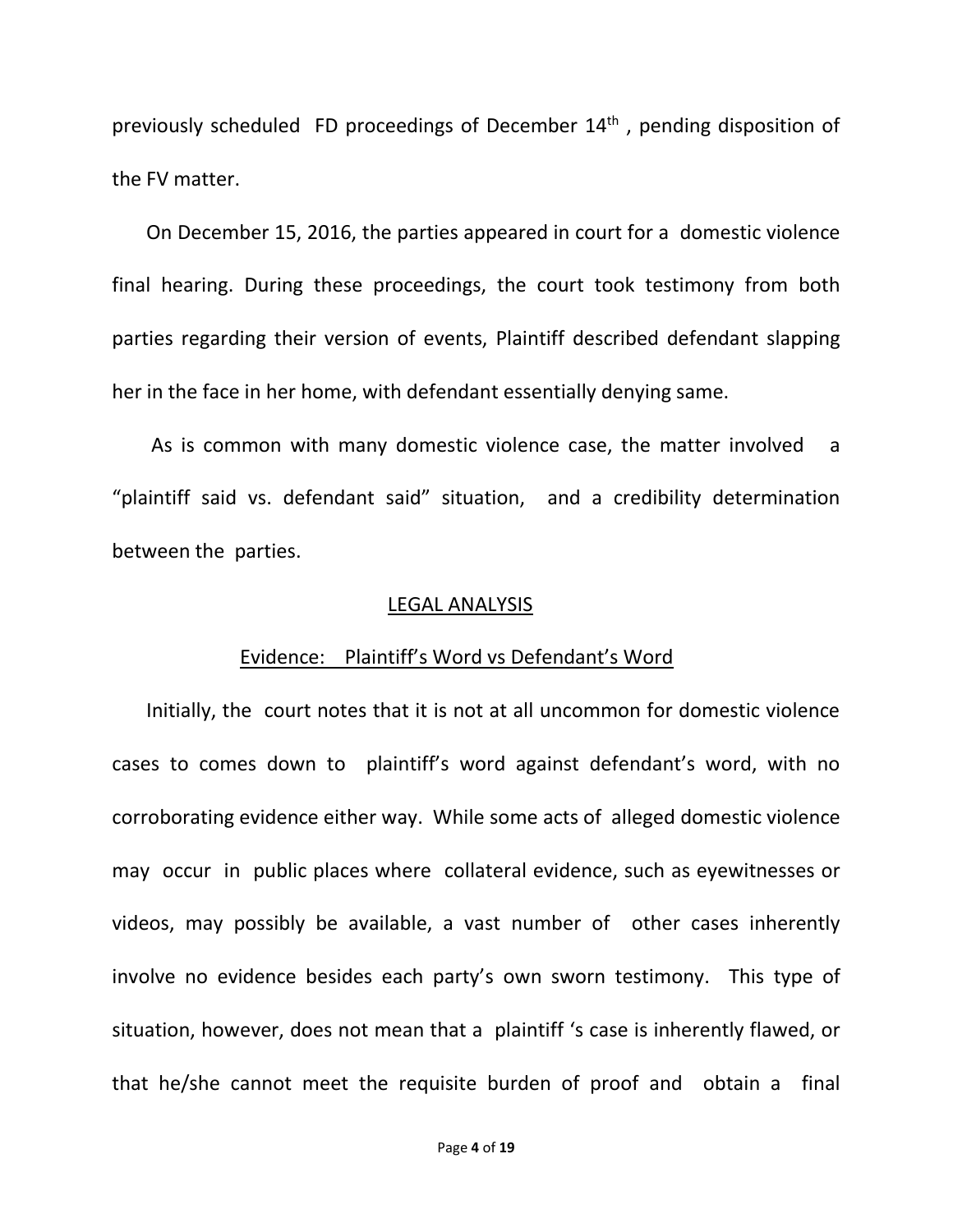restraining order through testimonial evidence alone. To the contrary, the fundamental nature of domestic violence itself often creates a seriously enhanced likelihood that such action, when perpetrated by a defendant, occurs in a private household setting behind closed doors, where no eyewitnesses, videotapes, or other forms of objective evidence are available.

 As noted by the New Jersey Supreme Court, the Prevention of Domestic Violence Act is remedial in nature, and is to be liberally construed to achieve its salutary purpose. Cesare v. Cesare, 154 N.J. 394, 400 (1998). If eyewitnesses and videos were absolutely required in order for a plaintiff to prove a case of domestic violence in one's own home and receive a restraining order, then countless abusive violent individuals could easily inflict all types of violent harm upon spouses, dating partners and family relatives in a private household setting without any accountability, while crippling the ability of a victim to seek and obtain a protective order for safety reasons. Such a process would clearly and completely undermine the very protective purpose of the Domestic Violence Act itself.

 That being stated, however, it is equally important to recognize that a "plaintiff said vs. defendant said" case involves two parties, not just one. While in any given fact pattern, a plaintiff may have been victimized by a violent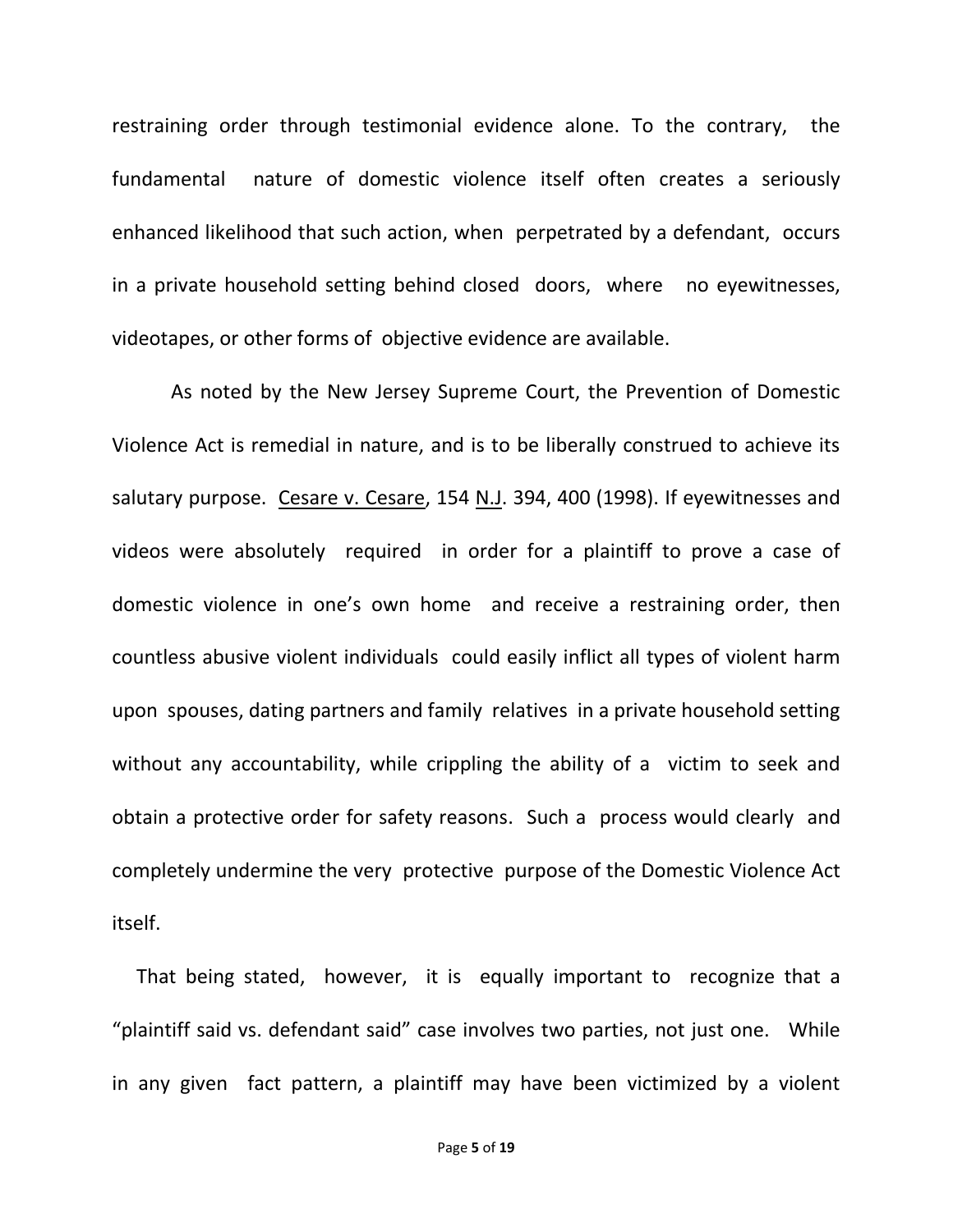defendant, it is also conceivable in a given case that a plaintiff is either fabricating or unreasonably exaggerating a situation to build a case of domestic violence when one does not actually exist. A hypothetical litigant may take such an inappropriate for various self-serving reasons, such as attempting to gain a strategic advantage over the other party in ongoing collateral litigation, seeking payback and revenge for some prior, non-violent but negative or subjectively upsetting or disappointing development in the parties' prior domestic relationship. Theoretically, anything is possible in any given case. Therefore, at the outset of a contested matter involving a "plaintiff said vs. defendant said" situation, the court must start with an evidentiary blank slate, with no predeterminations for or against the credibility of either party.

 The burden of proof and persuasion, however, rests with a plaintiff to prove his or her case for entry of a final restraining order against a defendant. Whether there are or are not eyewitnesses or videos, the evidentiary burden technically remains the same, and there are no presumptions or inferences of guilt against defendant. Therefore, in cases where the only evidence is the testimony of the parties themselves, plaintiff carries the burden of convincing the court through the persuasive credibility of his or her own testimony that an act of domestic violence occurred, and that a restraining order is appropriate. While a court may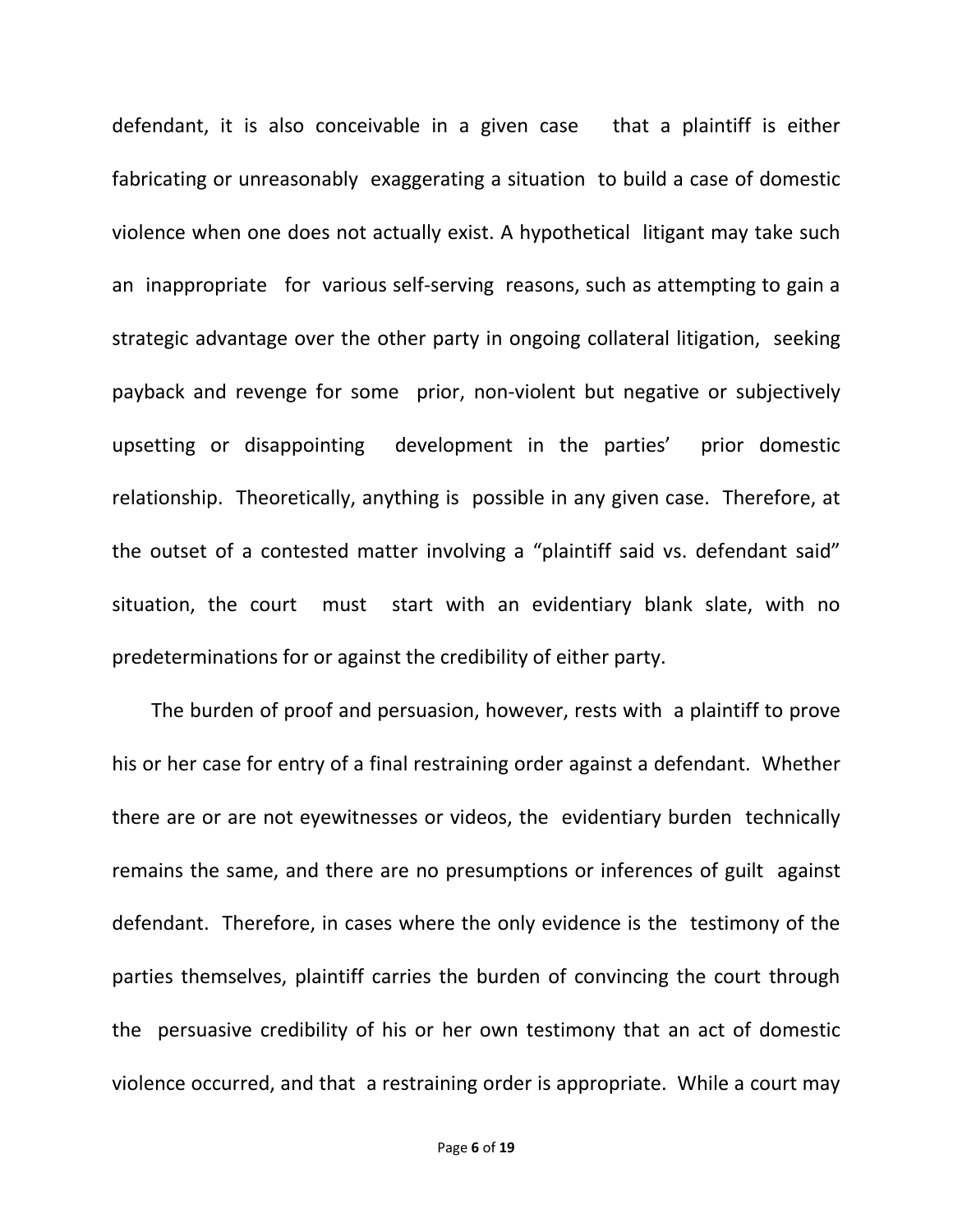find that a plaintiff has met such burden based solely upon his or her own testimony, the burden is logically more challenging to carry in such a case than, for example, a case where there is taped evidence of an act of violence, or multiple credible eyewitnesses, or a written admission by a defendant.

 Nonetheless, a plaintiff may meet the burden of proof based upon persuasive testimony alone. The requisite burden of proof is not the heightened criminal standard of "beyond a reasonable doubt," but the lower civil standard of "preponderance of the evidence." N.J.S.A. 2C:25-29. This standard, often known as the "more likely than not" standard, applies to two prongs of the analysis, commonly known as the "Silver" criteria, as established in the case of Silver v. Silver, 387 N.J. Super 112 (App. Div. 2006). Under the first prong, the trial court considers whether a predicate act of violence has occurred. Id. at 125-26. Under the second prong, even if a predicate act of violence has occurred, the court must next decide whether there is a danger to person or property warranting entry of an FRO to prevent further abuse. Id. at 126. In some cases, the determination of the second prong is self-evident, Ibid. (quoting N.J.S.A 2C:25-29(b), stating that the court shall grant any relief necessary to prevent further abuse). See A.M.C. v. P.B, N.J. Super (App. Div. 2016) (significantly liberalizing proofs for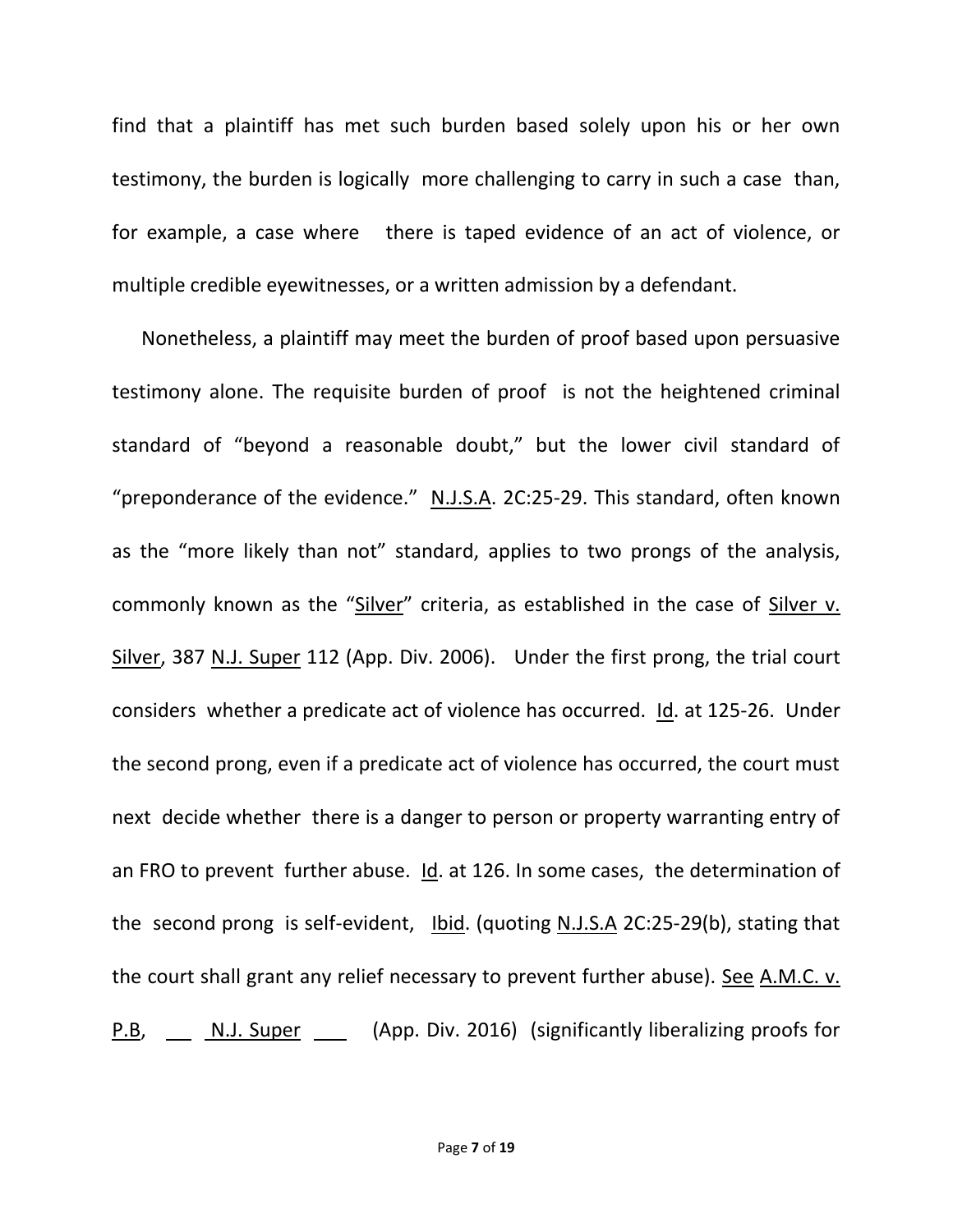meeting the second prong, when the nature of defendant's domestic violence against plaintiff inherently meets and satisfies same).

 In a "plaintiff's word vs. defendant's word" situation, a court determines which party's version is more accurate and credible as to what actually occurred. Sometimes, the differences between the parties' respective versions are black and white, i.e., plaintiff claiming the defendant committed an act of physical violence, and defendant flatly denying that any such action occurred. In other circumstances, the testimony between the parties appears to more accurately involve a difference in perception of the same event. In either instance, a court may find that one party's version is more credible, or may in fact conclude that neither party's version is particularly convincing, and that the truth may possibly fall somewhere in the middle.

 Sometimes, a party's credibility is impaired by demeanor, inconsistent statements and bias, and the court finds that a litigant is simply being untruthful. On other occasions, such as when both parties are describing a verbal argument and alleged verbal harassment, a court may possibly find that neither party is intentionally lying, and both parties are in fact telling the truth as to their respective perceptions of what did or did not happen. Indeed, it is not uncommon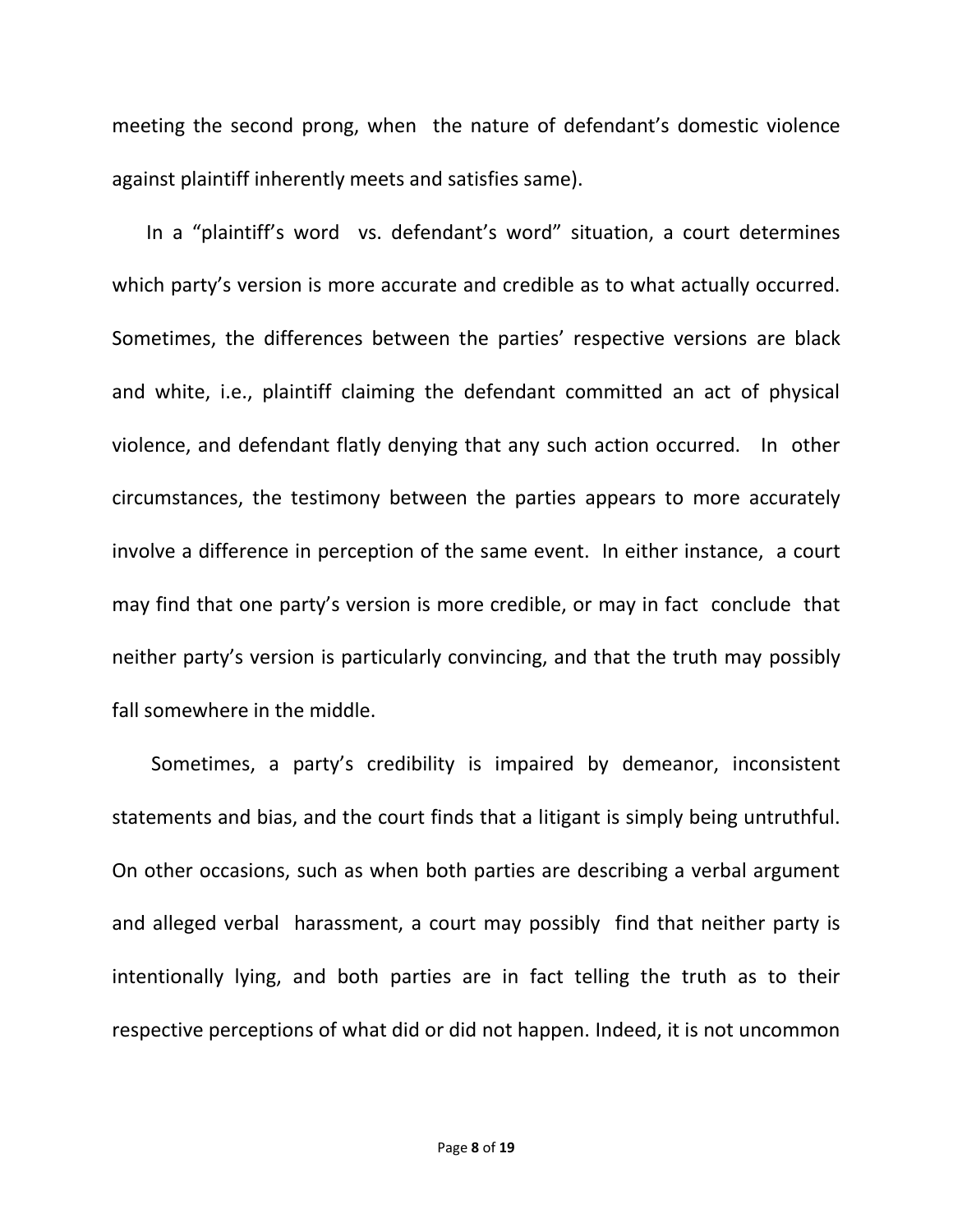for multiple people to witness the same situation and, while attempting to be totally truthful, have very different views of what occurred.

 Ultimately, the issue before the domestic violence court in a "plaintiff 's word vs. defendant's word" case is to gauge credibility, and then, assuming arguendo that the court finds plaintiff's version of events to be more credible, to then determine whether defendant's actions constitute domestic violence and warrant the issuance of a restraining order under Silver.

 A court may consider demeanor of testifying witnesses. See State v Locruto 157 N.J. 463, 475 (1999. In a case involving alleged harassment, and where the evidence is solely testimonial in nature between two parties, the court may gauge credibility of each testifying party by listening to the specifics of what he/she is saying, the consistency or inconsistency of same, and further considering the testifying party's demeanor, eye contact, and body language, and actions and reactions during the proceedings. A trial court develops what historically was called the "feel of the case," and determines whether the testimony of plaintiff, as compared to any responsive testimony by defendant, more likely than not accurately reflects the actual events.

 Further, in a domestic violence case involving alleged harassment, the question of whether an act does or does not constitute harassment requires a fact-sensitive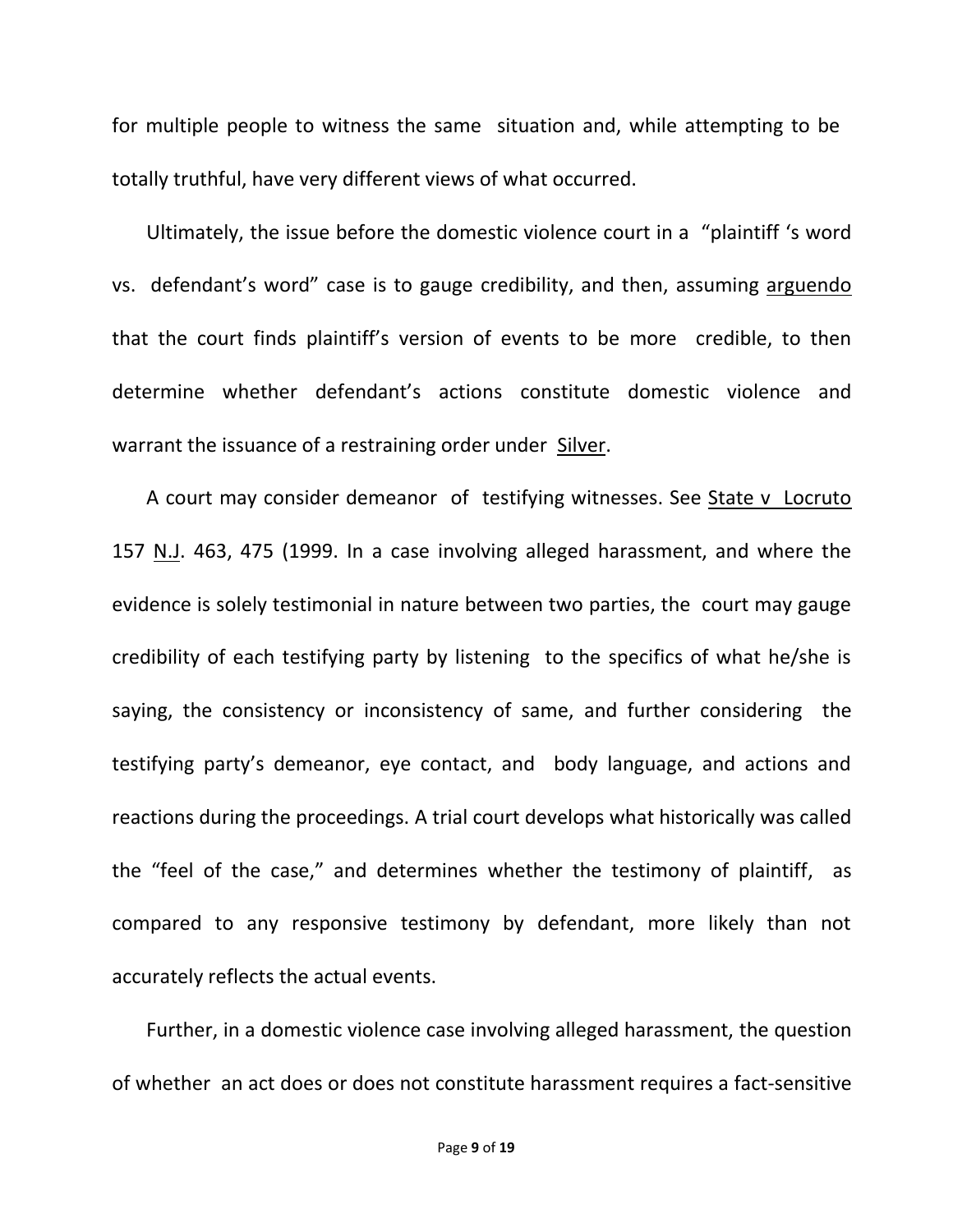analysis. See State v. Hoffman, 149 N.J. 564, 580-81 (1997). A court may glean intentional harassment from attendant circumstances. See C.M.F. v. R.G.F, 418 N.J. Super 396, 404-405 (App Div. 2011), and may consider the totality of such circumstances in determining whether the harassment statute has been violated. Cesare, supra, 154 N.J, at 404; State v. Hoffman, 149 N.J. 564, 585 (1997); H.E.S. v. J.C.S. 175 N.J. 309, 326 (2001). A finding of a defendant's purpose to harass may be inferred from the evidence presented, and from common sense and experience. H.E.S., supra, 175 N.J. at 327; State v Hoffman, supra, 149 N.J. at 577.

 In this particular case, while there are no coroorborating witnesses, the court has observed both parties carefully in court. Plaintiff contends that defendant, while in the midst of other family court litigation, slapped her in the face in her home. In providing this testimony, she had direct eye contact, and appeared emotional, consistent, and truthful in her testimony. Her credibility was not in any way impeached, or her version impaired or rendered suspect, by any cross examination. She further did not appear to be embellishing or exaggerating her testimony. Further, when defendant testified, his denial of striking plaintiff appeared hesitant and less than convincing. In fact, he described that he himself was upset or angry at the time, and claimed that he had essentially grabbed plaintiff's face, but did not strike her. He provided no reasonable explanation,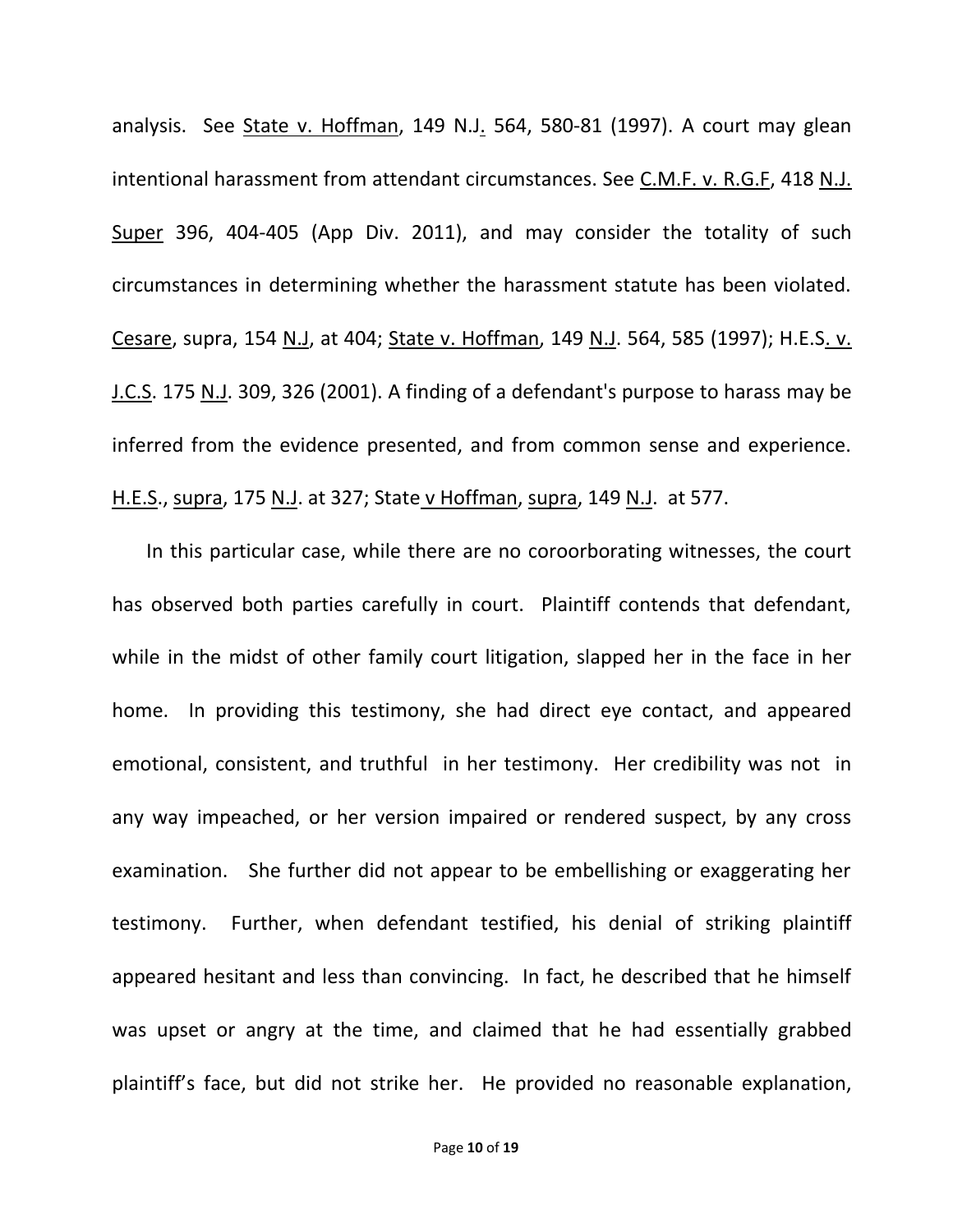however, why he put his hands on plaintiff's face at all, at a time when he was admittedly angry.

 In short, whether there were or were not any corroborating witnesses, the court found that plaintiff's testimony was persuasive and rang true as, more likely than not, what actually occurred between the parties.

# Evidentiary Relevancy of Pending Family Court Action

 Very often, a domestic violence complaint is filed at approximately the same time that another family court matter has either been filed or is about to be filed, under either the divorce ("FM") docket, or the domestic relations ("FD") docket. When this scenario occurs, a question often arises as to whether the plaintiff in the domestic violence proceeding has filed the domestic violence complaint not because of an act of violence actually occurred, or because of fear of defendant, but rather in furtherance of an agenda and motivation to utilize the protections of a domestic violence order in order to gain an advantageous upper hand on certain issues in the FM or FD litigation.

 The legal underpinning of this issue was enunciated by the New Jersey appellate court over twenty years ago in the matter of Murray v. Murray, 267 N.J. Super 406 (App. Div. 1993). In Murray, the appellate court overturned a trial court's decision to grant a final restraining order in favor of plaintiff-wife,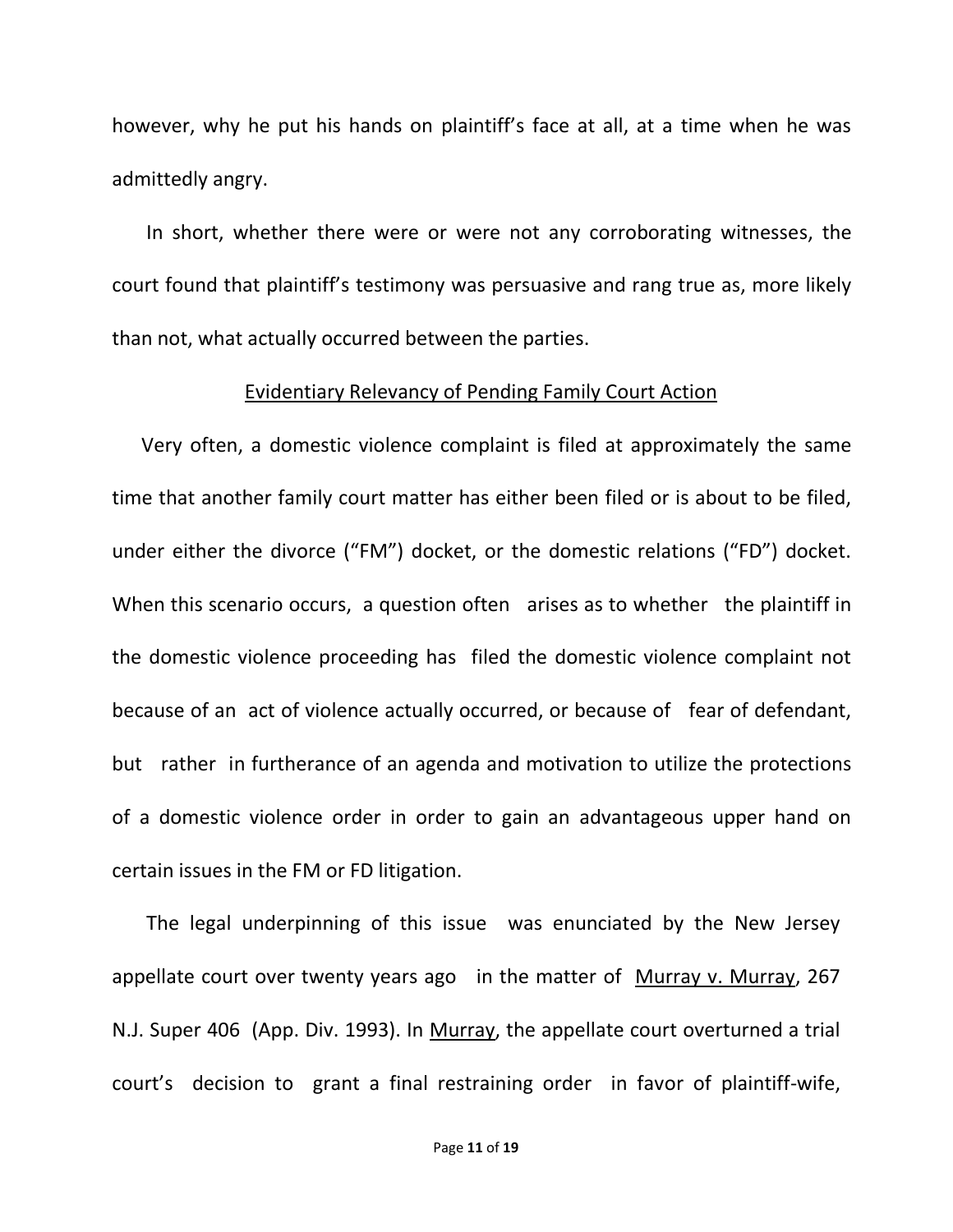against defendant-husband, who, while still living with plaintiff on the eve of the parties' divorce, called his wife unattractive and insulted her regarding her physical appearance. In response to the insult, plaintiff-wife filed a domestic violence complaint on the grounds of harassment, seeking a restraining order removing defendant from the joint marital home, granting plaintiff exclusive interim possession, of same and granting plaintiff interim custody of the parties' children, and interim support. While the trial court granted a final restraining order, the appellate court reversed, finding that that defendant's statements, though insulting were not acts of domestic violence, and more along the line of disagreements or domestic contretemps, as subsequently characterized in Peranio v. Peranio, 280 N.J. Super 47, 56 (App. Div. 1995) and Corrente v. Corrente, 281 N.J. Super 243, 250 (App. Div. 1995).

The Murray court set forth its concern over possible misuse by a litigant of the Domestic Violence Act for strategic purposes. The court expressly instructed trial courts that in cases where a domestic violence complaint is filed shortly before or after, or concurrent with, the commencement of another family court proceeding, the court must be mindful of the possibility that a party may have filed a domestic violence complaint for the improper purpose of gaining a starting advantage or "leg up" in the companion case on critical and often-disputed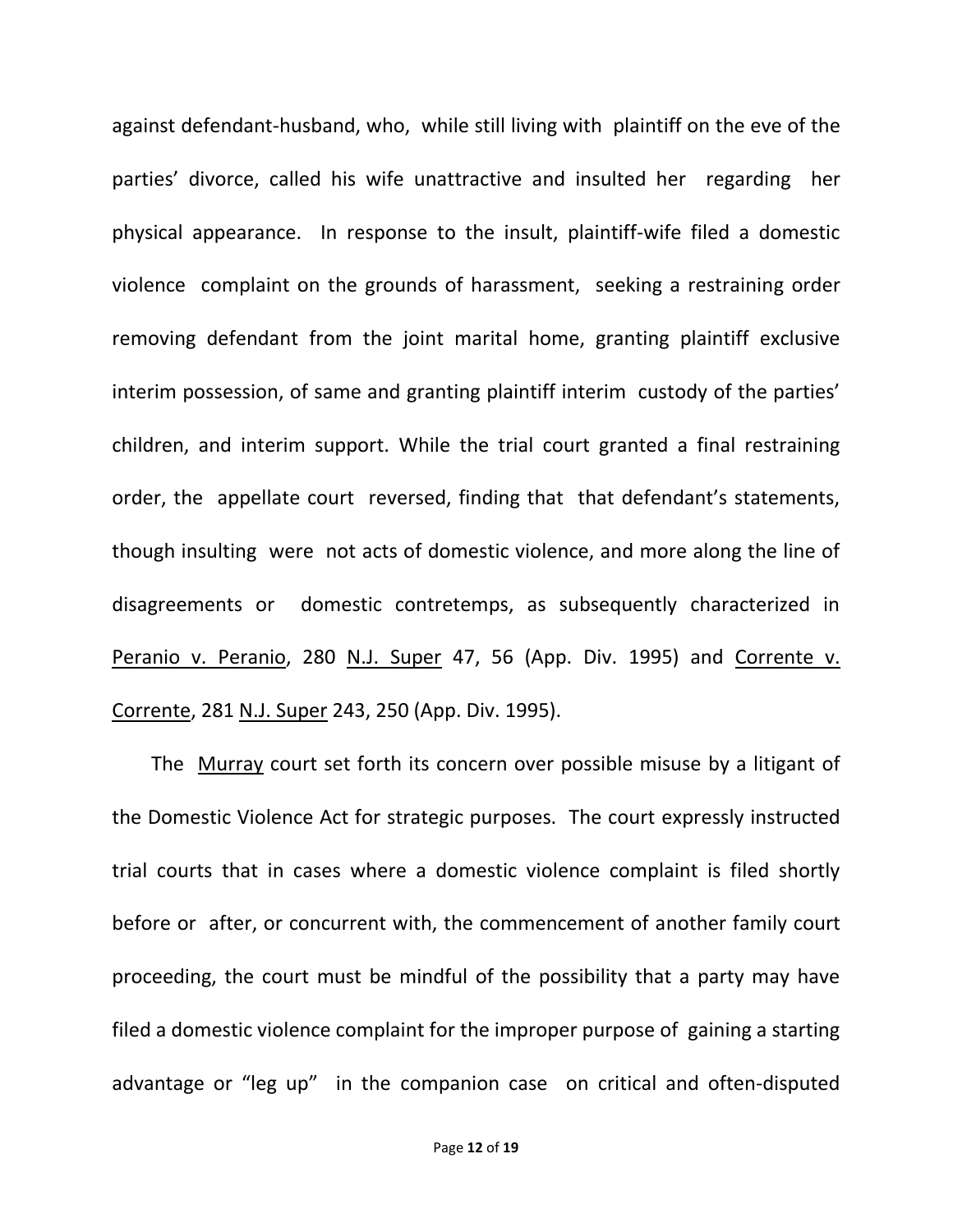issues such as child custody, and support, and exclusive possession of a joint residence. The "Murray" court stated the following:

> We are concerned, too, with the serious policy implications of permitting allegations of this nature to be branded as domestic violence and used by either spouse to secure rulings on critical issues such as support, exclusion from marital residence and property disposition, particularly when aware that a matrimonial action is pending or about to begin. Id. at 410.

The "critical" issues alluded to in Murray arise from N.J.S.A. 2C:25-29 of the Domestic Violence Act. Indeed, under the Act, a plaintiff who obtains a final restraining order against a defendant may seek and potentially obtain ancillary relief under N.J.S.A. 2C:25-29, including when but not limited to, when applicable, exclusive temporary possession of the marital home, (N.J.S.A. 2C:25- 29(b)(2), support (N.J.S.A 2C:25-29(b)(4) and other emergent financial relief (N.J.S.A. 2C:25-29(b) 10). Moreover, with reference to custody, a plaintiff who receives a restraining order may receive temporary custody of the children, (N.J.S.A 2C:25-29(b)(11)). In fact, there is a presumption that the best interests of a child are served by an award of temporary custody to the non-abusive parent. Ibid. While ultimately an award of temporary custody under a final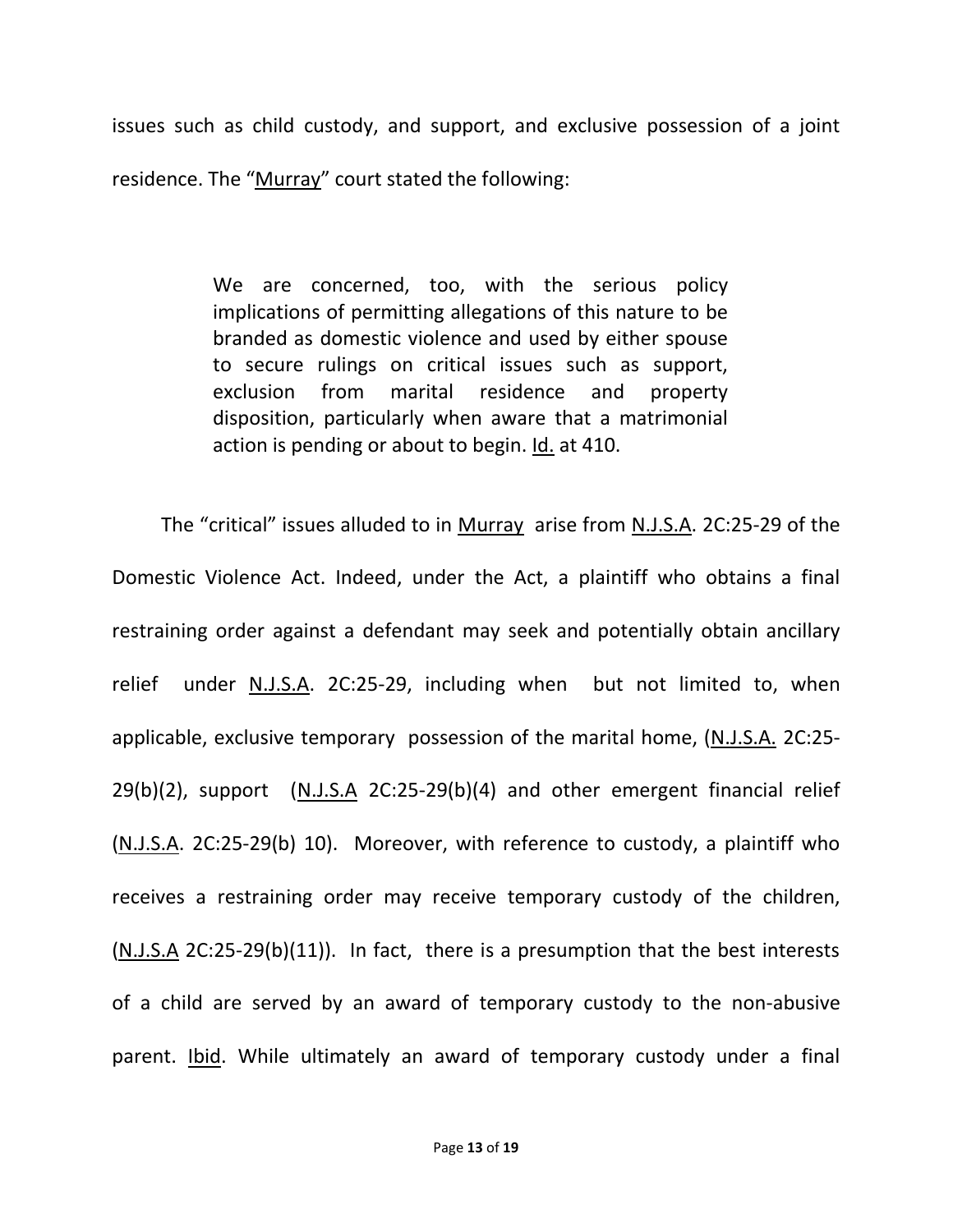restraining order is subject to a de novo review in custody proceedings under all of the statutory criteria set forth in N.J.S.A 9:2-4 (see R.K. v. F.K., 437 N.J. Super. 58 (App. Div. 2014)), the issuance of a restraining order can establish an initial custodial arrangement pending any further rulings by the family court.

 The language in Murray reflects that when a domestic violence complaint and a companion family court action are filed in relatively close proximity to each other, it is appropriate to consider as relevant , among other factors in the case, whether there is a connection between the two, and whether the domestic violence complaint was in any fashion filed for strategic reasons relative to the second action. It is critical to note, however, that the mere fact that a domestic violence complaint and family court action are filed close in time to each other does not give rise to any legal presumption or inference that the domestic violence complaint is not credible on its face.

 Pursuant to N.J.R.E. 301, except as otherwise provided by law, a presumption discharges the burden of producing evidence as to a fact (the presumed fact) when another fact (the basic fact) has been established. The reason why there is no basis for a presumption or inference is straightforward. While it is possible that a person who files for a restraining order might be attempting to do so to gain leverage in a newly or recently instituted family court action, it is equally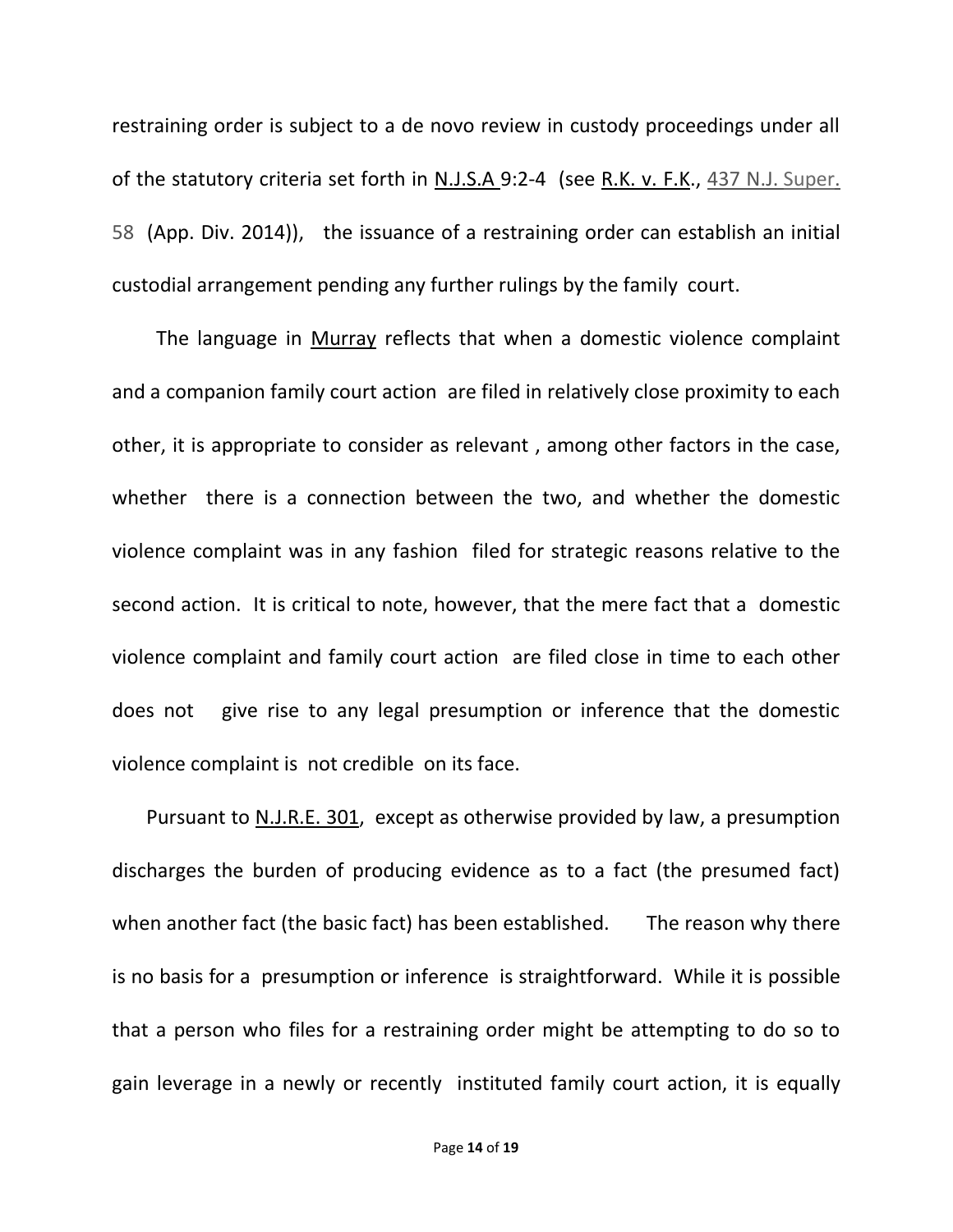plausible that, at the time people engage in disputes over custody, support, or other family court litigation, the likelihood of domestic violence may logically increase. Pursuant to N.J.R.E. 201(b), the court may take judicial notice that a contested family court proceeding often constitutes one of the most stressful and emotionally traumatic events in a person's life. There are many people who, in the context of a marital collapse or broken relationship, impulsively act in a manner that is not only inappropriate, but violent under one or more of the multiple definitions of domestic violence set forth in New Jersey's Prevention of Domestic Violence Act, N.J.S.A. 2C:25-19(a). For this reason, it is far from extraordinary or unique when an act of domestic violence allegedly occurs at about the same time that other litigation between the parties commences.<sup>2</sup>

 It is not so uncommon for a court case to involve a defendant who, while having never previously committed domestic violence, wrongfully commits such act as a result of being angry, upset, impulsive or stressed as the result of contentious litigation with the other party in family court. In short, when a domestic violence complaint is filed close in time, the start or continuance of another family court action between the same parties, there is no basis to

 $\overline{\phantom{a}}$ 

<sup>&</sup>lt;sup>2</sup> Further, while the filing of a divorce complaint may institute domestic violence, there are also other cases where the reverse is true, i.e., an act of domestic violence is in fact what instigates a victim to file for divorce shortly thereafter.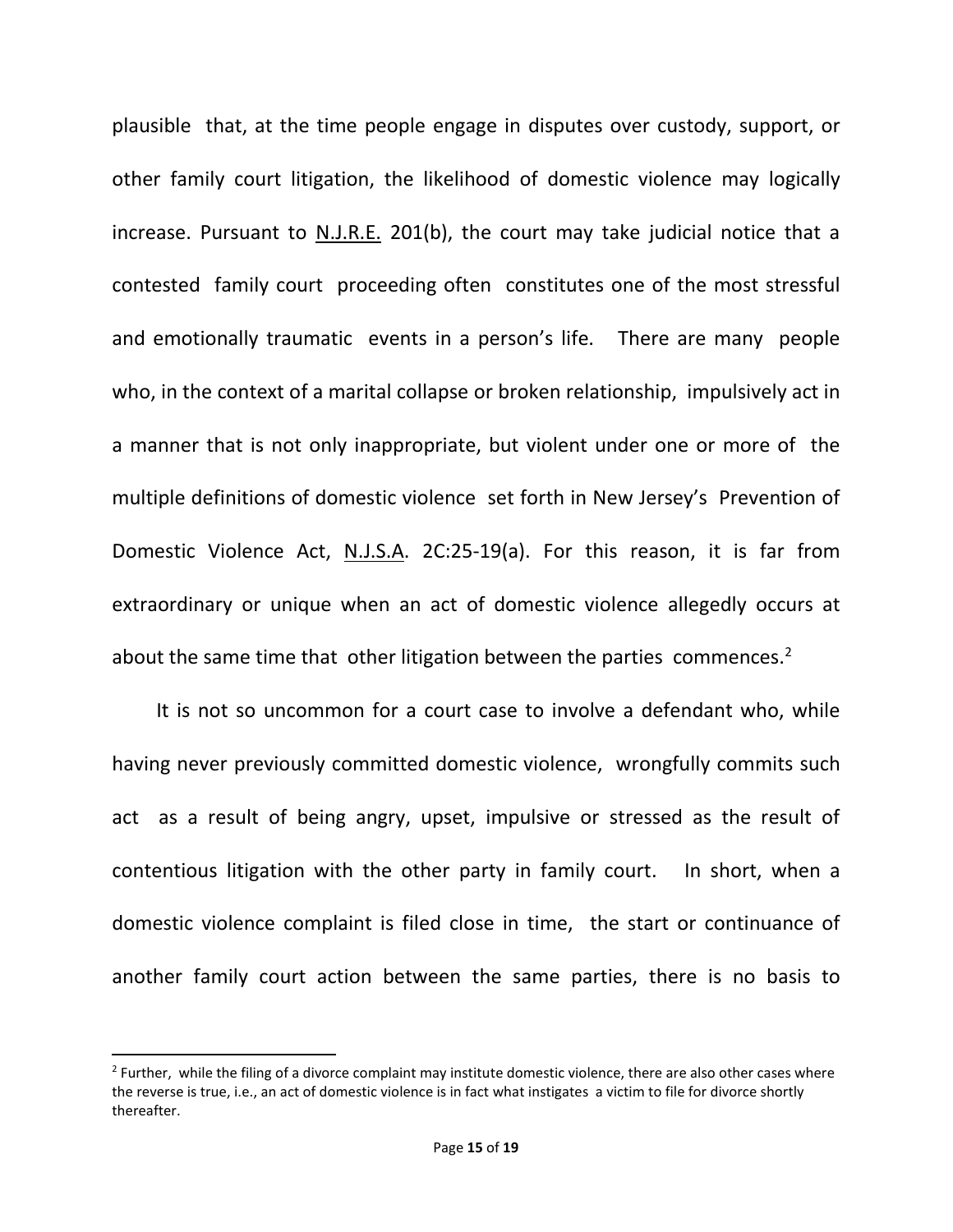presume that plaintiff's domestic violence complaint lacks credibility. Rather, a fact-finding analysis must take place in a wholly balanced and equally fair manner, free of any preliminary inferences for or against the legitimacy of the application.

# Issuance of Restraining Order

 In this specific case, the court finds by a preponderance of the credible evidence that defendant did in fact commit domestic violence against plaintiff by striking her in the face with his hand. Further, more likely than not, defendant's actions directly arose out of anger or animosity toward plaintiff as a result of their ongoing custody and parenting disputes which have in fact been the subject of ongoing domestic relations proceedings under a separate "FD" docket. The court finds defendant's version of events, i.e, that he grabbed plaintiff's face with his hand in a non-violent manner, to be less credible than plaintiff's version of what actually occurred. Moreover, even if defendant's version was in fact correct, he simply had no right to put his hands on plaintiff's face or any other part of her person in an angry manner. Plaintiff, as well as defendant and all other individuals, have a right to basic body space, free from violation by angry expartners or anyone else.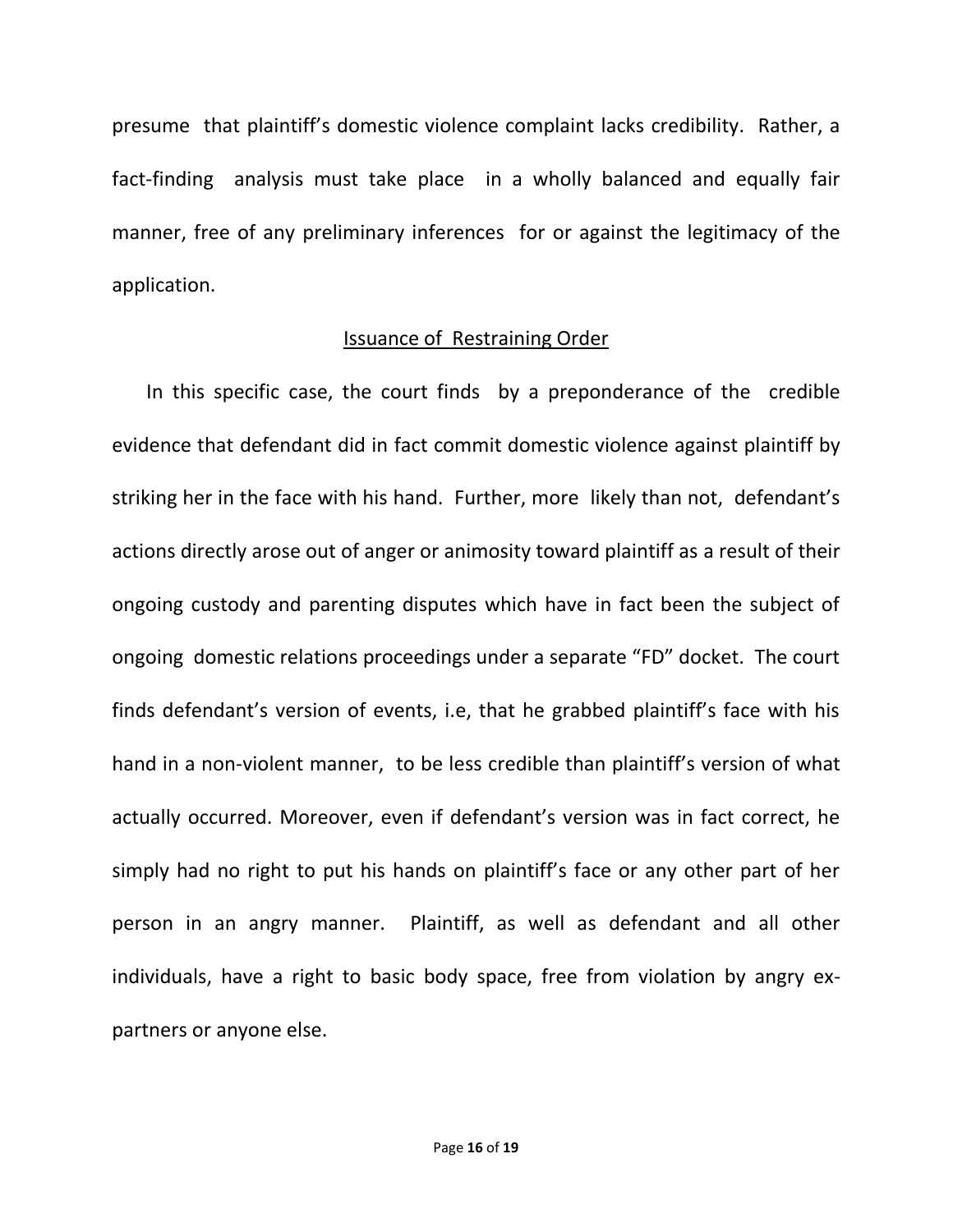Applying the two-pronged Silver analysis to the present case, the court finds by a preponderance of the persuasive testimonial present evidence, even without corroboration, that defendant violated plaintiff's rights by hitting her in the face with his hand. His action was generated by anger, and was intentional, and constituted both assault and harassment. Under New Jersey's Prevention of Domestic Violence Act, N.J.S.A. 2C:25-17, et. seq., actions constituting domestic violence include, but are not limited to, assault (N.J.S.A 2C:25-19(a)(2), and harassment, (N.J.S.A. 2C:25-19(a)(13). Pursuant to N.J.S.A 2C:12-1(a), simple assault occurs when one attempts to cause or purposely, knowingly, or recklessly causes bodily injury to another. Under N.J.S.A 2C:11-1a, bodily injury is defined as physical pain, illness or any impairment of physical condition. As noted by our appellate court, even the stinging sensation of a slap may be sufficient to support the bodily injury aspect of the assault statute in a particular case. See N.B. v. T.B., 297 N.J. Super 35, 43 (App. Div. 1997).

 Pursuant to N.J.S.A. 2C:33-4(b) one commits harassment under if, with, purpose to harass another, hits subjects another to striking, kicking, shoving or other offensive touching, or threatens to do so. The court finds from plaintiff's persuasive testimony that such an act did occur, and based upon defendant's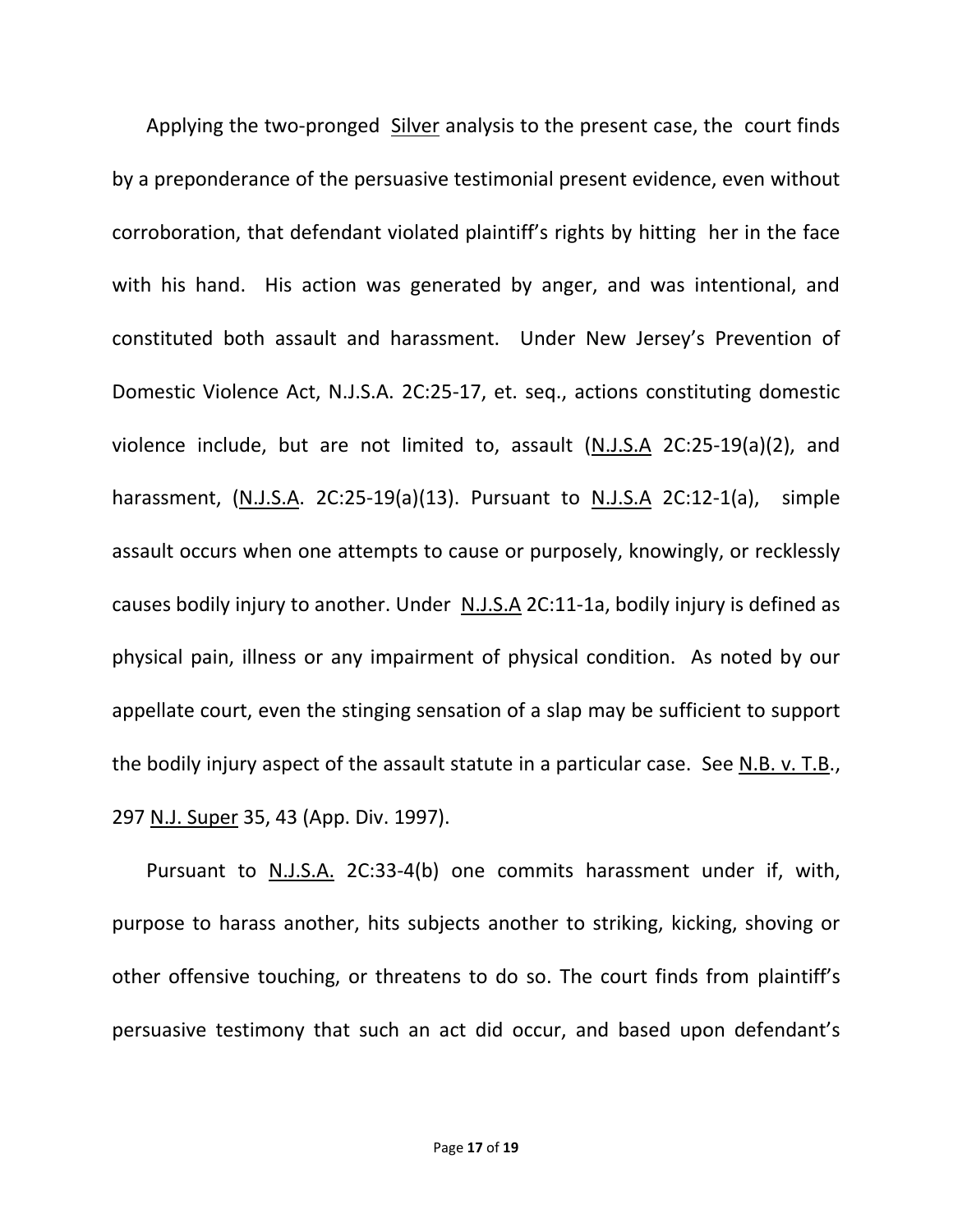anger over child-related as well as the existing custody litigation, same took place with purpose to harass and hurt plaintiff, at least emotionally if not physically.

 As regarding the second prong of Silver, the court finds that same exists as well in that a restraining order is necessary to reasonably protect plaintiff in this matter. It is true that a court may consider, as part of the overall analysis any prior history of domestic violence between the parties. See N.J.S.A. 2C:25-29(a); Cesare v. Cesare, 154 N.J. 394 (1998). The right of a victim to seek a restraining order based upon domestic violence, however, does not require, as a mandatory prerequisite, a showing of prior repeated acts of violence. New Jersey's domestic violence statute is called the Prevention of Domestic Violence Act for a reason. These parties are still in the midst of ongoing contested litigation, which may well continue to cause anger and hostilities. The fact that the parties may not have had a past violent history with each other, when their relationship was more positive and less litigious, is not necessarily a reliable indicator that similar or increased violence will not continue to occur in this now-adversarial phase of the parties' relationship. Meanwhile, plaintiff should not have to endure multiple additional hits in the face, or worse, during the companion litigation before she is entitled to protection. Once is more than enough.